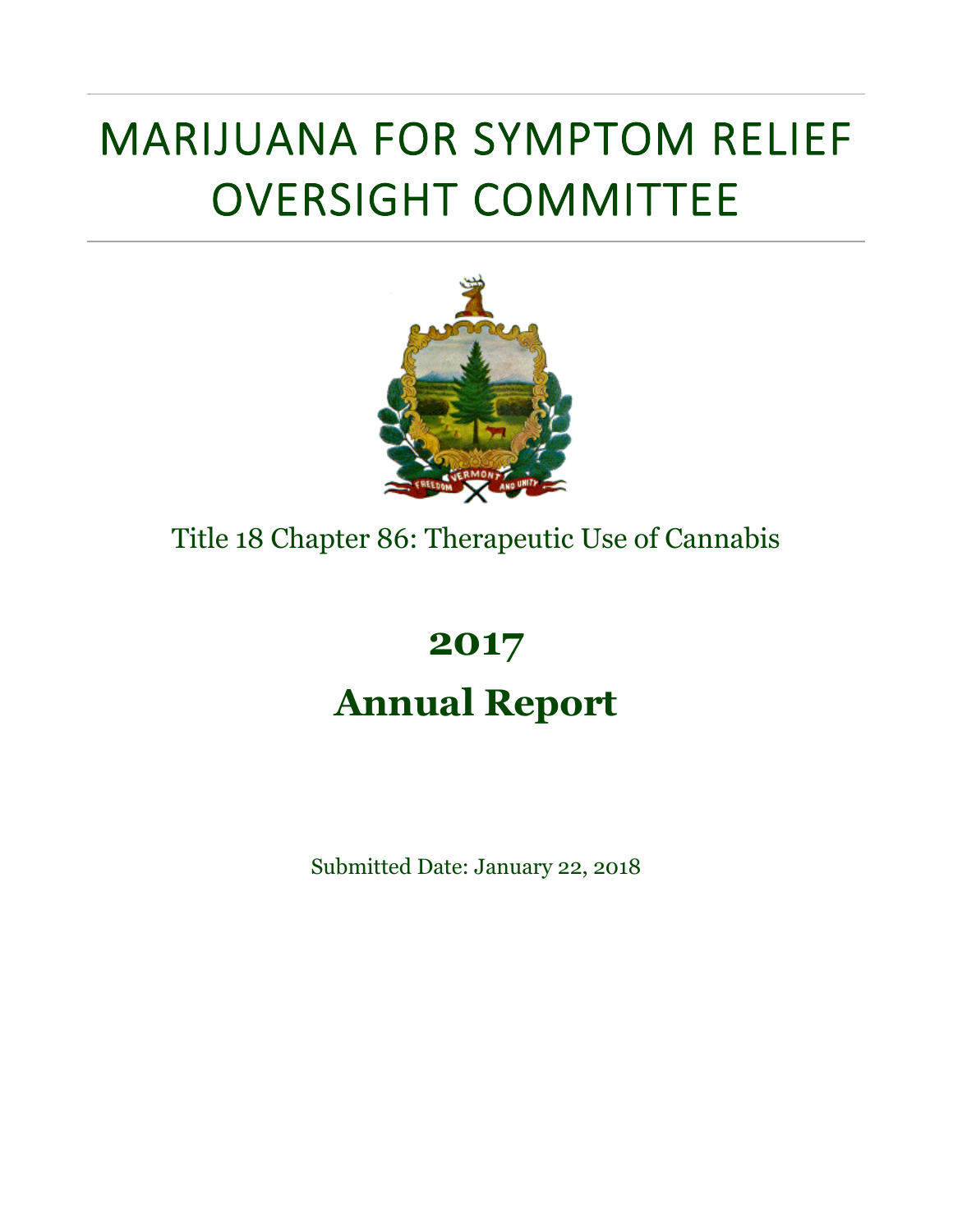#### **2017 Annual Report on the Therapeutic Use of Cannabis**

#### **I. PREAMBLE**

The General Assembly recently passed H.511, an act relating to eliminating penalties for possession of limited amounts of marijuana by adults 21 years of age or older. This Committee respectfully recommends the General Assembly review Title 18 Chapter 86 and consider amendments to remove any undue burdens placed on a person registered a patient that would not be required of a person who is not registered as a patient, and is 21 years of age or older. The Committee will be evaluating H.511 and the impacts to Title 18 Chapter 86 this year. The Committee Chairperson is available to discuss this report and/or any amendments proposed by the General Assembly. The Committee Chairperson may be contact by emailing  $DPS.MJRegistry@vermont.gov$ .

#### **II. INTRODUCTION**

During the 2011 session, the Legislature amended Title 18 Chapter 86. This amendment included the creation of the Marijuana for Symptom Relief Oversight Committee and requires the Committee to provide an annual report for the purpose of evaluating and making recommendations to the General Assembly regarding:

(A) The ability of qualifying patients and registered caregivers in all areas of the state to obtain timely access to marijuana for symptom relief.

(B) The effectiveness of the registered dispensaries individually and together in serving the needs of qualifying patients and registered caregivers, including the provision of educational and support services.

(C) Sufficiency of the regulatory and security safeguards contained in this subchapter and adopted by the Department of Public Safety to ensure that access to and use of cultivated marijuana is provided only to cardholders authorized for such purposes.

#### **III. ANALYSIS**

Pursuant to the annual report requirements contained in Title 18 Chapter 86 the following recommendations are respectfully submitted on behalf of the Marijuana for Symptom Relief Oversight Committee.

- In Act 65 (2017), the General Assembly recognized the importance of independent testing of marijuanainfused products sold by registered dispensaries to determine proper labeling of products in compliance with 18 V.S.A. § 4474e. The Committee supports requiring laboratory sampling and testing of all marijuana products sold at the registered dispensaries.
	- o Additionally, the Committee recommends cannabidiol and terpenes be added the labeling requirements contained in 18 V.S.A. § 4474e(h). These compounds are important for registered patients selecting products to relieve their symptoms.
- The Committee proposes requiring registered dispensaries to develop and supply registered patients and caregivers with educational materials in lieu of the material developed by the Vermont Department of Health. The required information should address the following topics: safe storage of marijuana; dosing information for tolerance purposes; all routes of administration; and edible consumption.
- Require the Vermont Department of Health Food and Lodging Program to license and perform sanitary inspections of registered dispensaries who prepare and sell edible marijuana-infused products.
- Edible packaging must: not be attractive to minors; not contain any untruthful or misleading information; protect product from contamination; and contain a label stating, "contains cannabis".
- Amend the definition of possession limit to three ounces of usable marijuana and allow for a waiver of the maximum amount of marijuana dispensed during a 30-day period with authorization from the patient's treating or consulting health care professional.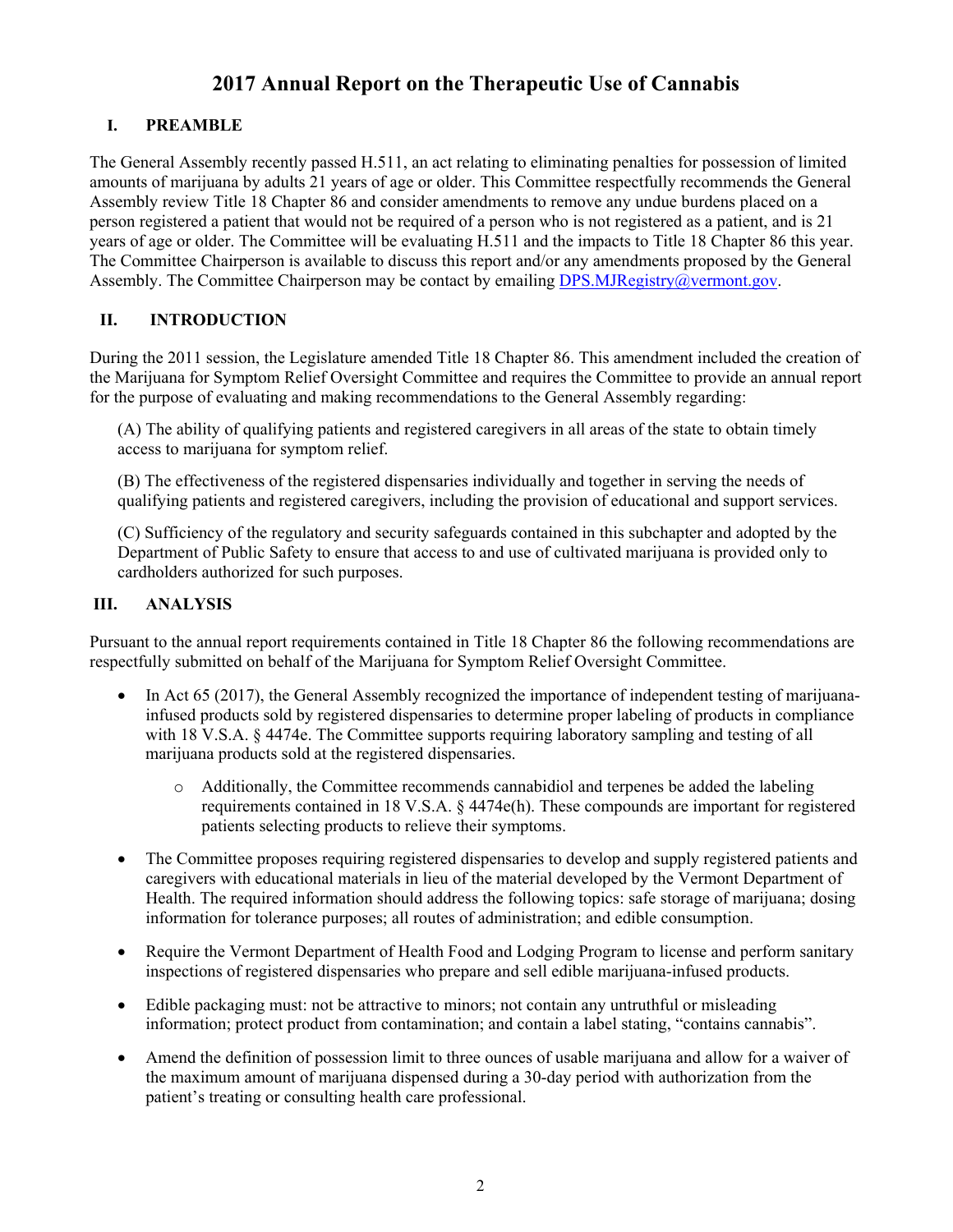Additionally, the Marijuana for Symptom Relief Oversight Committee requests the following adjustments to the composition of the Marijuana for Symptom Relief Oversight Committee:

- 1. There has been a request from the jointly appointed representative of the Vermont Sheriffs' Association and the Vermont Association of Chiefs of Police to remove the language below contained in 18 V.S.A  $§$  4474 $j(a)(1)(E)$ .
	- a. "one representative appointed jointly by the Vermont Sheriffs' Association and the Vermont Association of Chiefs of Police"
- 2. Amend 18 V.S.A § 4474j(a)(1)(D) to read "one local official appointed by the Vermont League of Cities and Town".
- 3. Add two registered caregivers: one registered caregiver assisting a registered patient over 18 years of age, and one registered caregiver assisting a registered patient under 18 years of age.

#### **(A) The ability of qualifying patients and registered caregivers in all areas of the state to obtain timely access to marijuana for symptom relief.**

Registered patients and caregivers who utilize one of the registered dispensaries can typically schedule an appointment to occur within 48 – 72 hours. The Committee is looking forward to the increased number of dispensing sites, resulting from the passage of Act 65 (2016).

#### **(B) The effectiveness of the registered dispensaries individually and together in serving the needs of qualifying patients and registered caregivers, including the provision of educational and support services.**

The Department of Public Safety has issued four registration certificates, soon to be five, to dispensaries operating throughout the state. Currently, the four registered dispensaries, located in Burlington, Brandon, Brattleboro, and Montpelier, offer a variety of Indica, Sativa and Hybrid strains of marijuana and products for symptom relief. Additional dispensing sites that have been proposed for Bennington, Hartford, Middlebury, and St. Albans. In addition to the traditional dried marijuana flower, dispensaries are offering patients smokeless options such as tinctures, edibles, CO2 oil extracts, teas, salves, transdermal patches, and lozenges.

The Committee recommends relieving the Department from providing educational and safety information developed by Vermont Department of Health to each registered patient and caregiver upon registration, as contained in 18 V.S.A. § 4474m. The Committee advocates transitioning this responsibility from the Department of Public Safety and Vermont Department of Health to the registered dispensaries. The required educational material should include the following topics to effectively serve the needs of registered patients:

- a) Safe storage
- b) Dosing information (tolerance)
- c) Routes of administration
- d) Edibles consumption (start low and go slow).

This recommendation is proposed due to the inadequacy of the educational and safety information developed by the Vermont Department of Health. The current document does not provide practical information suitable for the needs of registered patients and his or her caregiver.

#### **(C) Sufficiency of the regulatory and security safeguards contained in this subchapter and adopted by the Department of Public Safety to ensure that access to and use of cultivated marijuana is provided only to cardholders authorized for such purposes.**

The current regulatory and security safeguards contained in statute and rules adopted by the Department of Public Safety have been demonstrated to be largely effective in protecting against diversion and theft without imposing an undue burden on the registered dispensaries or compromising the confidentiality of registered patients and caregivers.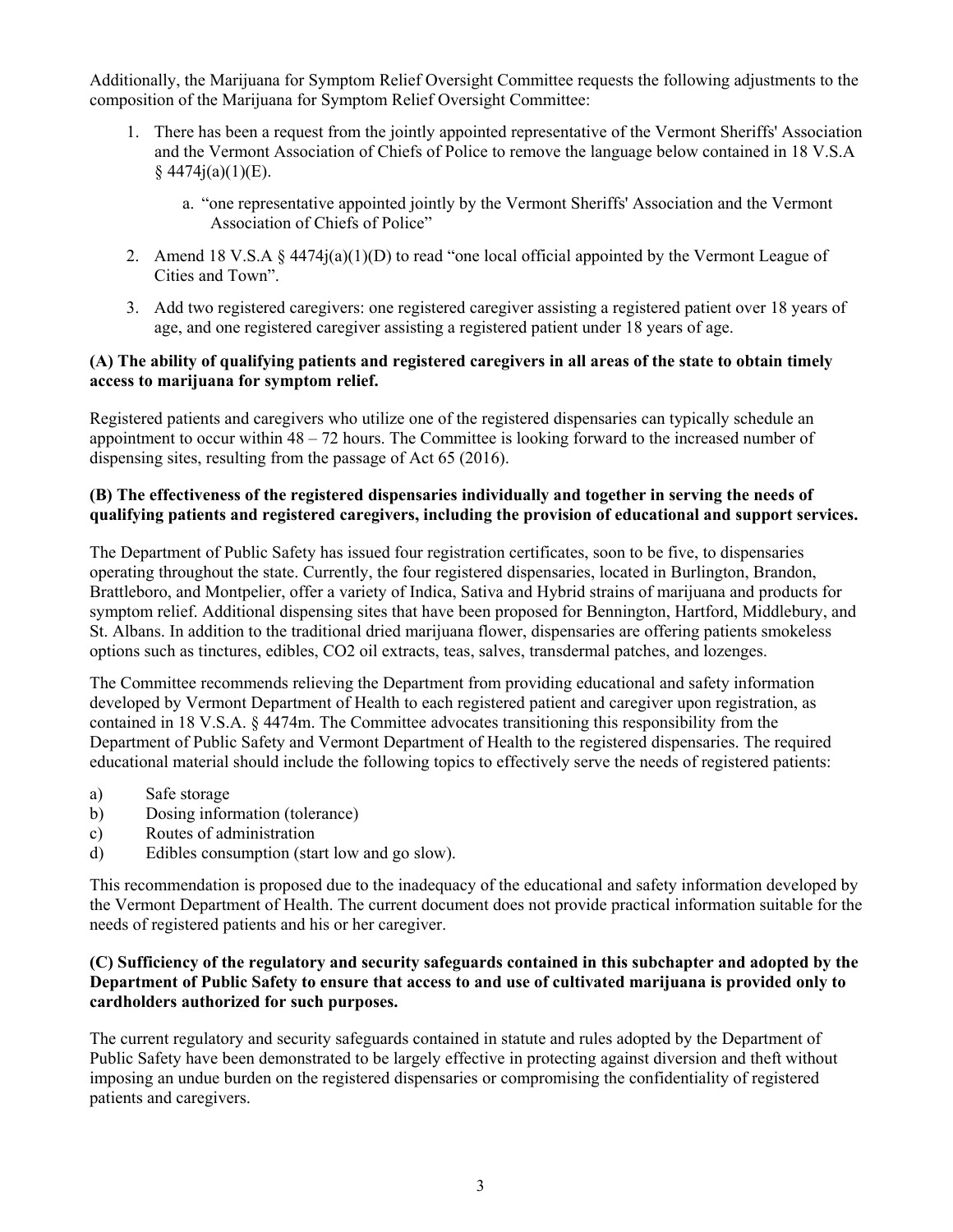The Committee is proposing the following recommendations and modifications to further improve the sufficiency of the regulatory and security safeguards contained in Title 18 Chapter 86 to ensure access to and use of cultivated marijuana to cardholders:

- 1) Add an exemption from criminal and civil penalties; seizure of property for hospitals and schools administering cannabis oil.
- 2) Amend the statute to address health care professionals, such as Canna Care Docs, whose sole purpose is charging patients a \$210 flat fee<sup>1</sup> for completing the Health Care Professional Verification Form. The Committee is concerned with such practices not meeting the intent of the "bona fide health care professional-patient relationship" as defined in statute.

A graph depicting the growth in the number of registered patients and caregivers has been attached (Attachment A).

<sup>1</sup> Hirschfeld, Peter. "The (Medical Marijuana) Doctor Will See You Now: 'Canna Care' Connects Patients With Pot." *Vermont Public Radio* 10 Oct. 2017 http://digital.vpr.net/post/medical-marijuana-doctor-will-see-you-now-canna-care-connects-patients-pot#stream/0